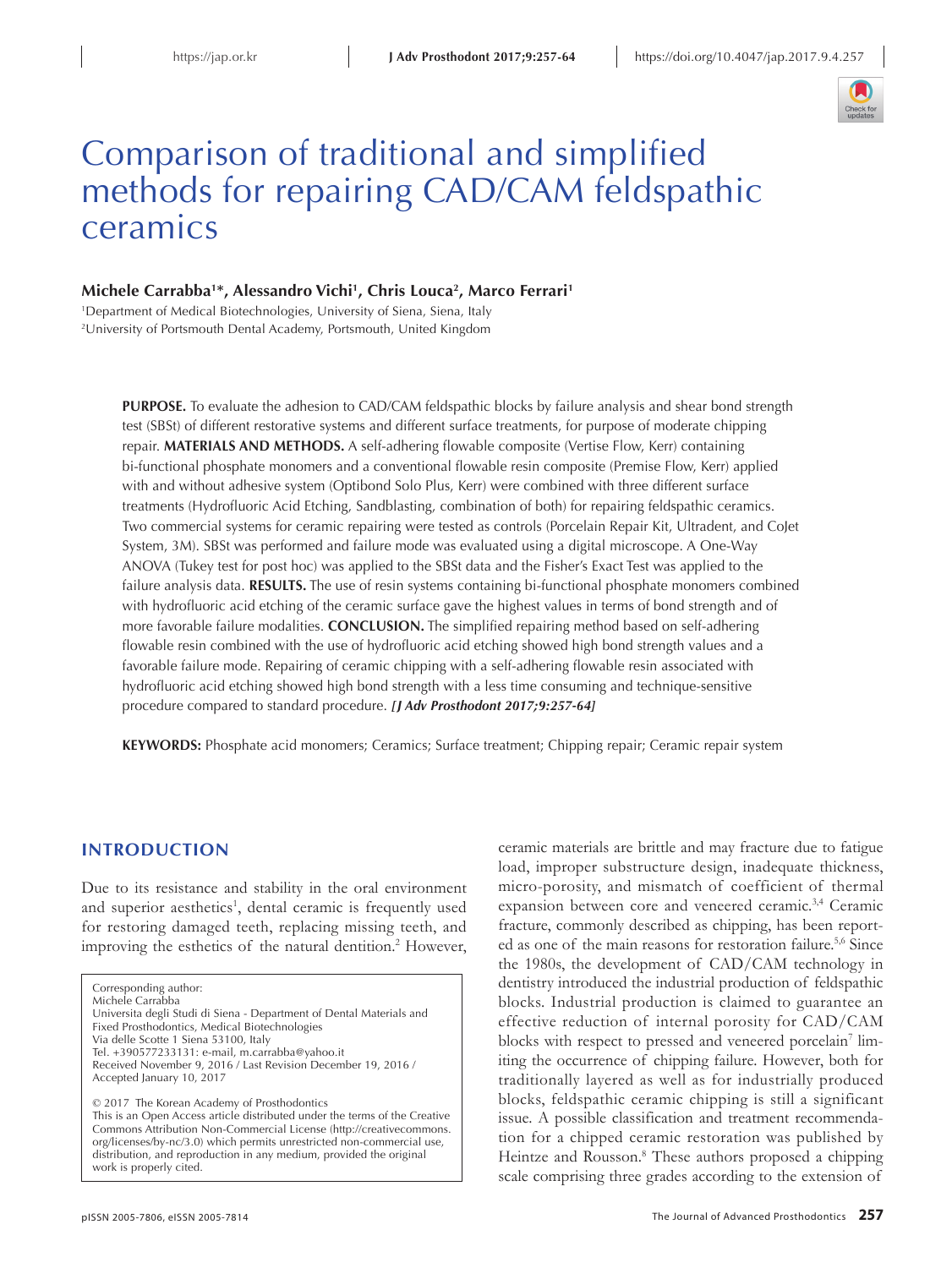chipping and subsequent treatment. "Small veneer chippings" were classified as grade 1 and considered treatable with polishing. "Moderate veneer chippings" were classified as grade 2 and considered treatable with a resin compositebased repairing procedure. "Severe chippings" were classified as grade 3, requiring the replacement of the entire restoration. Ceramic repair with the use of composite resin was proposed in 1994 by Burke and Grey,<sup>9</sup> with the high bond level demonstrated in *in vitro* studies after ceramic surface conditioning. Hydrofluoric acid etching, sandblasting, and chemical processing have been reported as the most effective systems for surface conditioning of the ceramic substrate for resin-based material bonding.<sup>10</sup> The repair of fractured ceramic restorations with resin composite has some advantages, as it preserves the main body of the restoration, avoids remaking the restoration with further reduction of tooth structure, and is an easy, fast, and inexpensive procedure. Disadvantages of the procedure include a possible reduction in the longevity of the repaired restoration compared to the original and the handling difficulties in the operating field.11 This last aspect requires that clinicians should be familiar with the materials and techniques available to repair ceramic restorations.<sup>12</sup> The most common methods for the surface treatment of ceramic after chipping are acid etching, sandblasting with aluminum oxide or sandblasting with silica-coated particles,<sup>6</sup> used in combination with flowable resin composite. More recently, a new selfadhering flowable resin composite, Vertise Flow (Kerr, Orange, CA, USA), has been introduced to the dental market. According to the manufacturer, this innovative material combines the rheological properties of a flowable resin composite with the adhesive potential of a bonding agent. Therefore, the need for a separate bonding procedure is eliminated, improving the ease of use and reducing overall treatment time.13,14 The adhesive potential of Vertise Flow is mediated by a bi-functional phosphate monomer (GPDM). The GPDM can chemically bond to the oxides of the hydrofluoric acid treated ceramic surface on one side and to the resin on the other side.<sup>10</sup> On the basis of this peculiar aspect, it seemed worthwhile to investigate the bonding potential of this new self-adhering flowable material to feldspathic ceramic using different surface treatments compared to conventional systems, in order to investigate its efficacy as a simplified system for feldspathic ceramic chipping repair.

The null hypotheses tested were i) the new self-adhering flowable resin composite can achieve similar shear bond strengths to ceramic repaired with conventional systems; ii) the surface treatments do not influence the repairing ability of the tested ceramic repair systems.

#### **Materials and Methods**

CAD/CAM ceramic feldspathic blocks for CEREC System (Vitablocs Mark II, Vita Zahnfabrik, Bad Sackingen, Germany 2M2C I-14 #14640) were selected as ceramic substrates.

110 blocks were randomly divided into 11 groups ( $n =$ 10). A 1-mm thick slice was cut away with a slow speed diamond saw (Isomet, Buehler, Lake Bluff, IL, USA) from the surface opposite to the pin retainer in order to expose the internal surface of the ceramic substrate as it occurs with ceramic chipping. The surface treatments and repairing systems tested are reported in Table 1. All the materials were used strictly according to the manufacturers' instructions. Group 10 - Porcelain Repair Kit group [PRK] and group 11 - CoJet + Premise Flow group [CJP] were used as the control groups since they are indicated for the repair of porcelain chipping.

In order to test the materials on a standardized bonding area, an aluminum split mold was used to attach onto the substrate a silicon mold with a 3-mm internal diameter. For all the groups, a 2-mm thick resin build-up was layered and light-cured with a quartz-tungsten-halogen curing device (VIP, Bisco Inc., Schaumburg, IL, USA; 600 mW/cm2 ). The repairing procedures are reported in table 1. After preparation, the bonded specimens were then left undisturbed for 24 hours in 100% humidity at 37°C prior to the shear bond strength test (SBSt).

The SBSt were performed in a universal testing machine (Triax Digital 50, Controls, Milan, Italy), a shear load was applied in a direction parallel to the bonded interface at a crosshead speed of 0.5 mm/min until failure occurred. The load at failure was recorded in Newtons (N). The diameter of the debonded composite cylinder was measured with a digital caliper (Orteam s.r.l, Milan, Italy). Bond strength was then calculated in Mega Pascals (MPa) dividing the load at failure by the adhesive surface area (in mm<sup>2</sup>).

Failure mode was separately evaluated by two experienced evaluators (MC and AV) using a digital microscope (Shuttlepix p-400r, Nikon, Tokyo, Japan) at 40× magnification. Failure was classified as: (i) cohesive within the substrate, (ii) mixed (if adhesive and cohesive fractures occurred simultaneously), (iii) adhesive (between repairing material and ceramic), or (iv) cohesive within the repairing system. Where the evaluators disagreed, differences in failure classification were discussed until a final mode was established by consensus.

 Two randomly selected specimens per different surface treatment were gold coated and processed for SEM observations (JSM-6060LV, JEOL, Tokyo, Japan) at 1500× magnification in order to visualize the surface morphology.

Shear bond strength data were statistically analyzed. As the data distribution was normal according to the Kolmogorov-Smirnov test and group variances were homogenous according to the Levene test, One-Way Analysis of Variance (ANOVA) was applied, followed by the Tukey test for post hoc comparisons. The Fisher's Exact Test was applied to the failure analysis data, for single comparison between groups, and Fisher's Exact test was again applied for pair wise correlations. In all the analyses the level of significance was set at *P* = .05.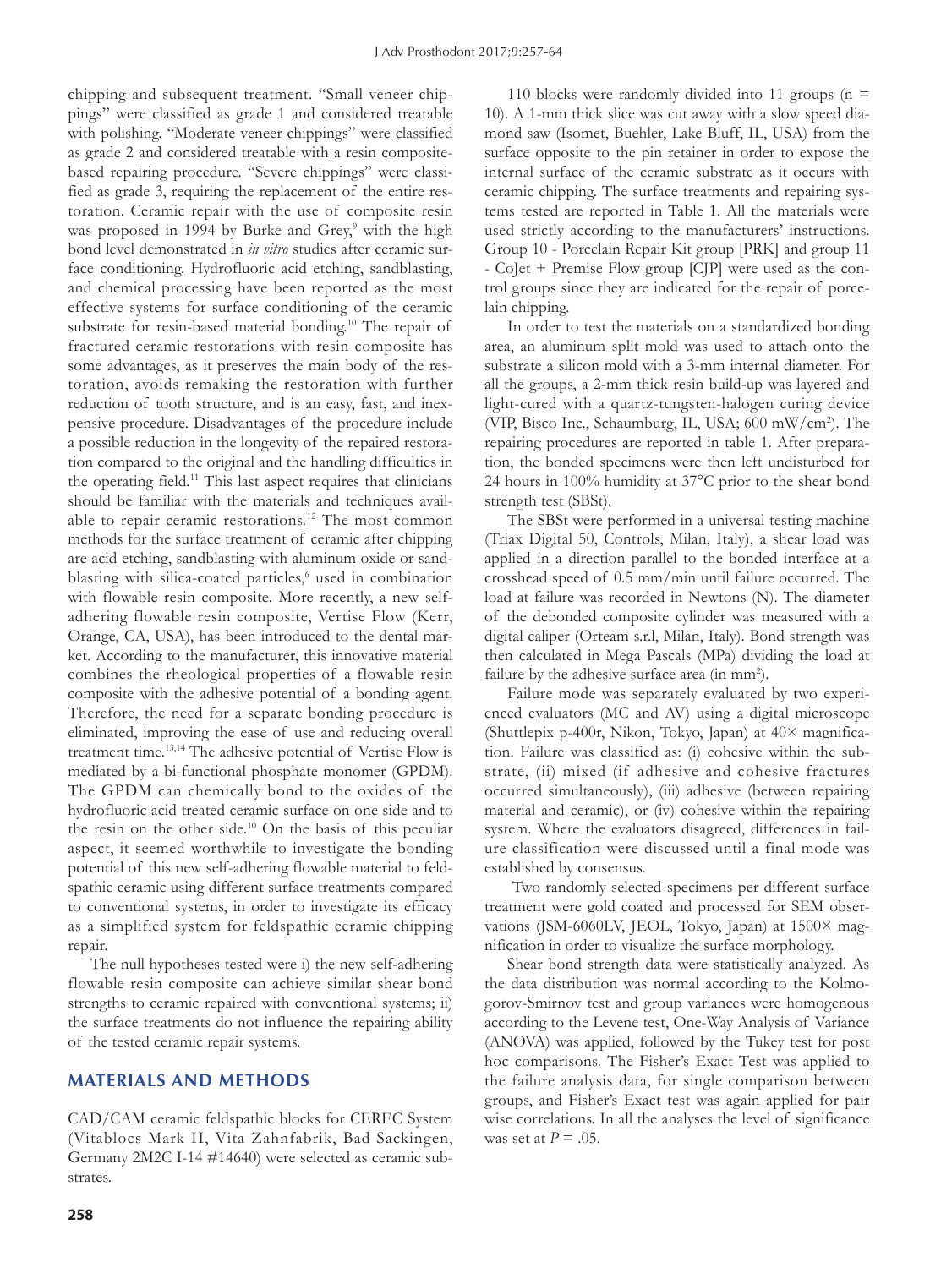| Groups           | Surface treatment                                                                               | Adhesive system                                                                | Repairing material                                                 | Procedure                                                                                                             | Manufacturer                            | <b>Batch</b>                                                    |
|------------------|-------------------------------------------------------------------------------------------------|--------------------------------------------------------------------------------|--------------------------------------------------------------------|-----------------------------------------------------------------------------------------------------------------------|-----------------------------------------|-----------------------------------------------------------------|
| $1 - [SAN + VF]$ | Sandblasting with 100<br>µm aluminum particles<br>at 4 ATM of pressure<br>for 20 seconds        | <b>NO</b>                                                                      | Vertise Flow - self-<br>adhering flowable<br>resin composite       | 20 second brushing<br>then layered                                                                                    | Kerr, Orange,<br>CA, USA                | Vertise Flow<br>3412893                                         |
| $2 -$ [SAN + PF] | Sandblasting                                                                                    | <b>NO</b>                                                                      | Premise Flow -<br>nano-filled<br>restorative flowable<br>composite | Layered                                                                                                               | Kerr                                    | Premise Flow<br>3183782                                         |
| $3 - [SAN + OP]$ | Sandblasting                                                                                    | Optibond Solo<br>Plus - single-<br>component total-<br>etch adhesive<br>system | Premise Flow                                                       | 15 second brushing<br>for optibond then<br>premise layering                                                           | Kerr                                    | Optibond Solo Plus<br>LB01754<br>Premise Flow<br>3183782        |
| $4 - [HFE + VF]$ | Acid Etching treatment<br>with a 9% hydrofluoric<br>acid gel for 120<br>seconds†                | <b>NO</b>                                                                      | <b>Vertise Flow</b>                                                | 20 second brushing<br>then layered                                                                                    | Kerr                                    | <b>Vertise Flow</b><br>3412893                                  |
| $5 - [HFE + PF]$ | <b>Acid Etching</b>                                                                             | <b>NO</b>                                                                      | Premise Flow                                                       | Layered                                                                                                               | Kerr                                    | Premise Flow<br>3183782                                         |
| $6 - [HFE + OP]$ | <b>Acid Etching</b>                                                                             | Optibond Solo<br>Plus                                                          | Premise Flow                                                       | 15 second brushing<br>for optibond then<br>premise layering                                                           | Kerr                                    | <b>Optibond Solo Plus</b><br>LB01754<br>Premise Flow<br>3183782 |
| $7 - [SFE + VF]$ | Sum of treatments;<br>Sandblasting followed<br>by Acid Etch                                     | <b>NO</b>                                                                      | Vertise Flow                                                       | 20 second brushing<br>then layered                                                                                    | Kerr                                    | <b>Vertise Flow</b><br>3412893                                  |
| $8 - [SFE + PF]$ | Combination of<br>treatments                                                                    | <b>NO</b>                                                                      | Premise Flow                                                       | Layered                                                                                                               | Kerr                                    | Premise Flow<br>3183782                                         |
| $9 - [SFE + OP]$ | Combination of<br>treatments                                                                    | Optibond Solo<br>Plus                                                          | Premise Flow                                                       | 15 second brushing<br>for optibond then<br>premise layering                                                           | Kerr                                    | Optibond Solo Plus<br>LB01754<br>Premise Flow<br>3183782        |
| $10 - [PRK]$     | Combination of<br><b>Treatments</b>                                                             | Silane coupling<br>agent followed<br>by Peak<br>Universal Bond                 | PermaFlo                                                           | 1 minute silane<br>evaporation, 10 gently Product Inc.,<br>brush the peak<br>Universal Bond then<br>PermaFlo layering | Ultradent<br>South Jordan,<br>UT, USA   |                                                                 |
| $11 - [CJP]$     | Sandblasting with 30<br>µm alumina particles<br>coated with silica<br>(CoJet <sup>®</sup> Sand) | ESPE <sup>®</sup> Silane<br>followed by<br>Visio <sup>™</sup> Bond             | Premise Flow                                                       | 5 minutes silane<br>evaporation, air<br>thinned Visio™ Bond<br>and then Premise<br>layering                           | 3M ESPE,<br>St. Paul, MN,<br><b>USA</b> | CoJet System<br>68421<br>Premise Flow<br>3183782                |

| Table 1. Group materials and procedures |  |
|-----------------------------------------|--|
|-----------------------------------------|--|

† Porcelain Etch Gel, Ultradent Product Inc., South Jordan, UT, USA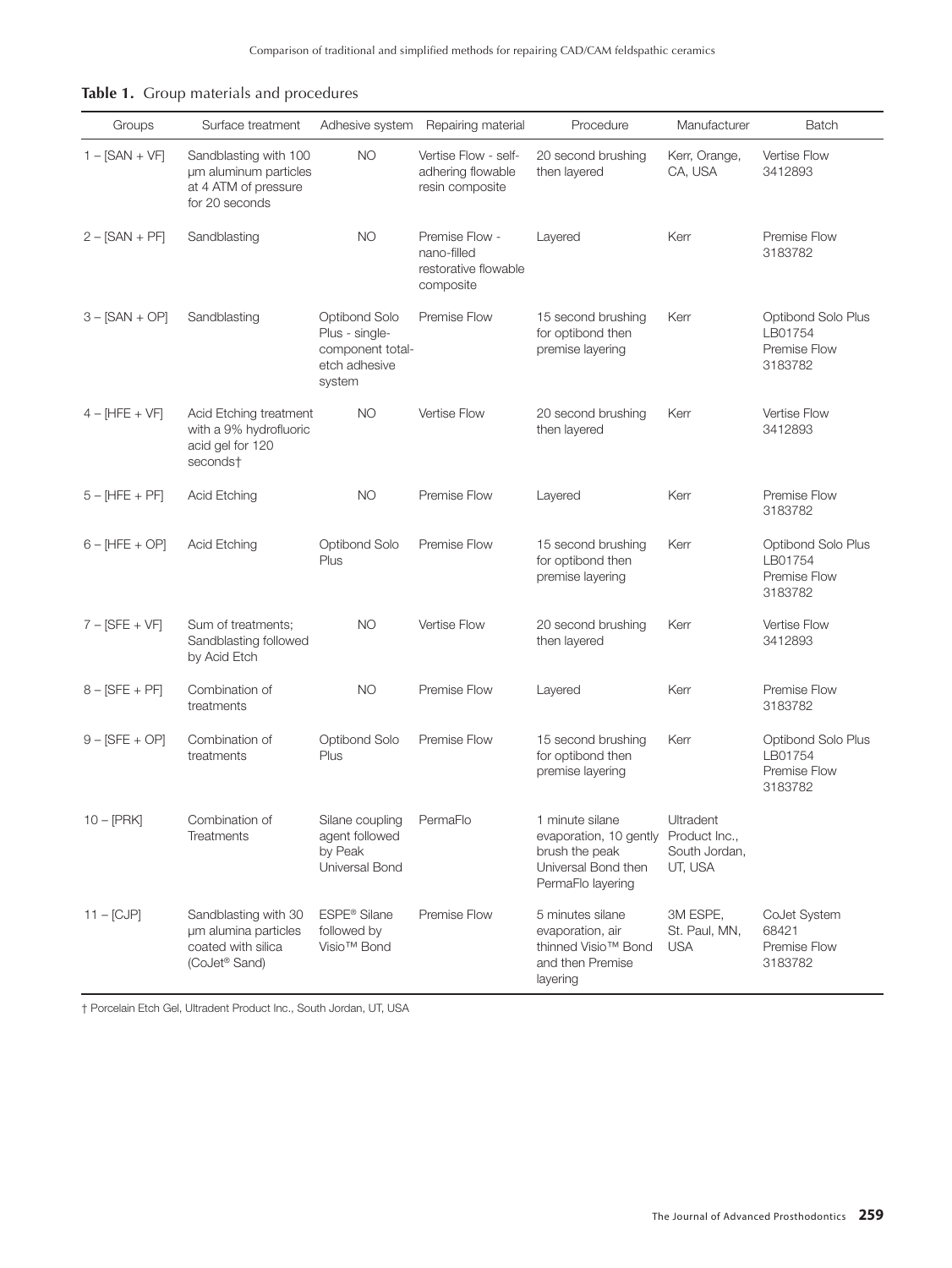# **Results**

The SBSt results are summarized in Table 2. Vertise Flow in combination with hydrofluoric acid etching showed the highest result (19.18  $\pm$  2.78 MPa), but its result was not statistically different from those of the other groups with hydrofluoric acid etching, with the exception of Group 5 hydrofluoric acid etching + Premise Flow [HFE+PF] and of the control group 10 - Porcelain Repair Kit [PRK]. The lowest shear bond strengths were achieved by Group 2 sandblasting + Premise Flow group [SAN+PF]  $(2.32 \pm 1.84)$ MPa). No statistically significant differences were found among the three tested ceramic repair systems when the ceramic surface was treated only with sandblasting. In addition no statistically significant differences were found between Group 5 - hydrofluoric acid etch + Premise Flow [HFE+PF] (8.59  $\pm$  3.27 MPa) and the two controls Group 10 - Porcelain Repair Kit [PRK] (12.96 ± 2.56) and Group 11 - CoJet + Premise Flow [CJP] (9.55 ± 4.02 MPa).

The SEM observation of the ceramic surface revealed differences among the tested treatments (Fig. 1). The hydrofluoric acid etching generates regular and deep irregularities on the surface by dissolving the silica amorphous phase of the feldspathic ceramic. When applied after the sandblasting treatment, no morphological difference was observed compared with the ceramic surface treated only by acid etching. The specimens sanblasted with 100 μm aluminum particles showed a surface where groves, pits and fissures generated a moderate micromechanical retention for the repairing material. The ceramic surface sandblasted with 30 µm alumina particles coated with silica (CoJet Sand) showed the smoothest surface compared with the other ceramic treatments tested.

Analysis of failure showed that, for surface treatment, a significantly higher level of favorable fracture mode was shown where the hydrofluoric acid etching was performed compared to sandblasting and tribochemical coating (Table 3). The Vertise Flow showed the best results among the tested materials, with 60% of ceramic cohesive fractures and only 20% of mixed and adhesive fractures, and with no cohesive restorative material fractures. No statistically significant differences were found among Vertise Flow, Premise Flow, and Optibond + Premise Groups (Table 4). Results in percentages for all the groups are summarized in Fig. 2.



**Fig. 1.** SEM observation of the ceramic surface treatments. Hydrofluoric acid etching (A), Sandblasting with 100  $\mu$ m Alumina particles followed by hydrofluoric acid etching (B), Sandblasting with 100 µm Alumina particles (C) and Tribochemical coating with 30 µm Alumina particles coated with silica (D).

**Table 2.** Shear Bond Strength Test values and statistical analysis results *P* = .05

| Surface Treatment - Materials                                         | Mean (MPa) | <b>SD</b> |
|-----------------------------------------------------------------------|------------|-----------|
| Hydrofluoric Acid Etch - Vertise Flow a                               | 19.18      | 2.78      |
| Sandblasting + Hydrofluoric Acid Etch - Vertise Flow a,b              | 17.60      | 1.77      |
| Sandblasting + Hydrofluoric Acid Etch - Optibond + Premise Flow a,b,c | 14.70      | 3.38      |
| Sandblasting + Hydrofluoric Acid Etch - Premise Flow a,b,c            | 14.20      | 2.67      |
| Hydrofluoric Acid Etch - Optibond + Premise Flow a,b,c                | 13.99      | 2.48      |
| Hydrofluoric Acid Etch - Premise Flow b,c                             | 12.96      | 2.56      |
| CoJet + Premise Flow $c,d$                                            | 9.55       | 4.02      |
| Porcelain Repair kit c,d                                              | 8.59       | 3.27      |
| Sandblasting - Optibond + Premise flow $d,e$                          | 5.36       | 2.04      |
| Sandblasting - Vertise Flow d,e                                       | 5.35       | 3.94      |
| Sandblasting - Premise Flow <sup>e</sup>                              | 2.32       | 1.84      |
|                                                                       |            |           |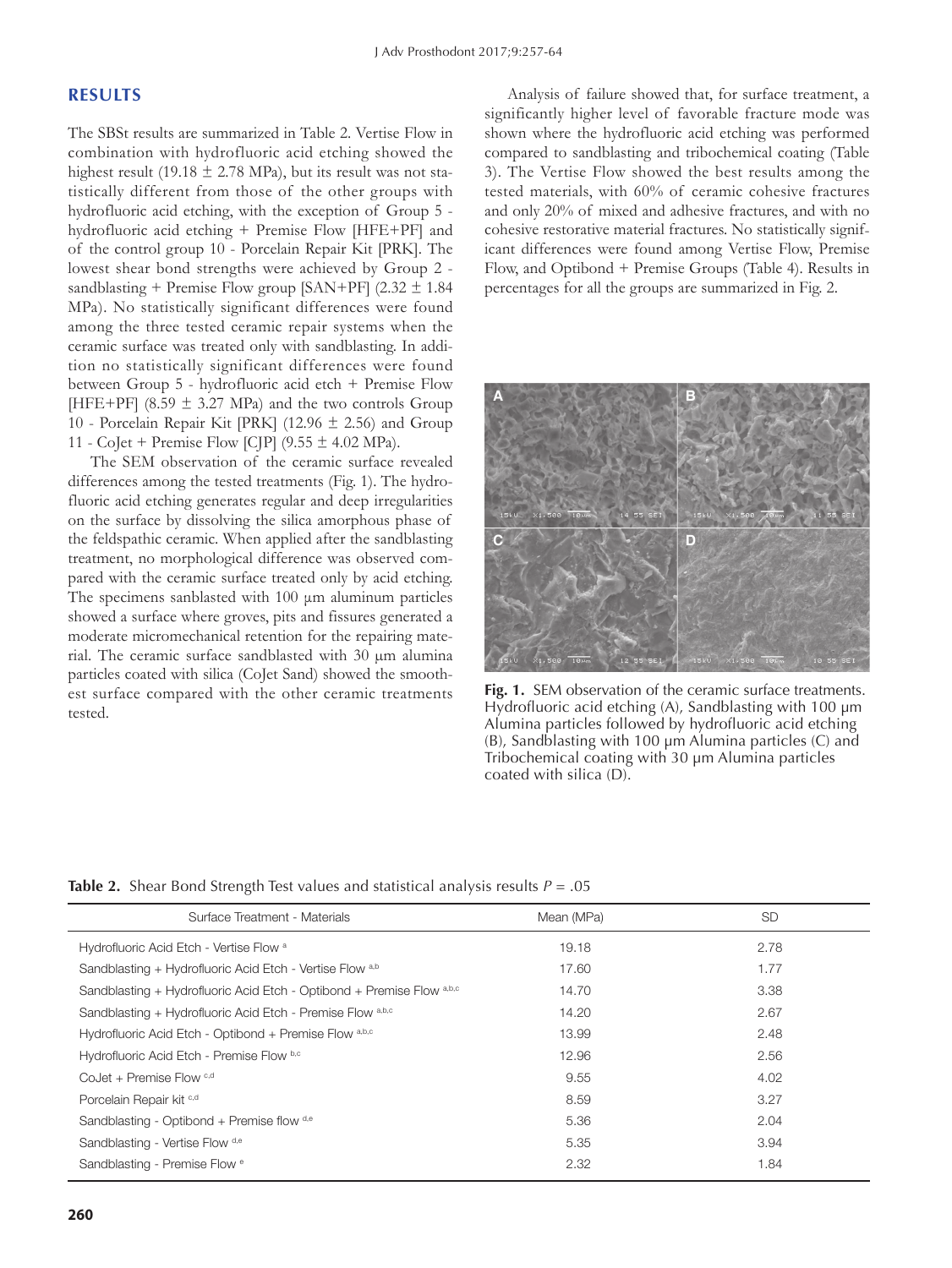|  | <b>Table 3.</b> Failure mode by surface treatment and Fisher's Exact Test results $P = .05$ |  |  |
|--|---------------------------------------------------------------------------------------------|--|--|
|--|---------------------------------------------------------------------------------------------|--|--|

| Surface treatment failure analysis (%) |                    |          |                       |                  |  |
|----------------------------------------|--------------------|----------|-----------------------|------------------|--|
|                                        | Cohesive composite | Adhesive | Mixed Adh/Coh ceramic | Cohesive ceramic |  |
| HF Acid Etch <sup>a</sup>              |                    |          | 40                    | 60               |  |
| Sandblasting + HF Acid Etch a          | 25                 |          | 15                    | 55               |  |
| Sandblasting b                         | 6.7                | 60       | 26.6                  | 6.7              |  |
| Tribochemical Coating - CoJet b        |                    | 40       | 60                    |                  |  |

## **Table 4.** Failure mode by material and Fisher's Exact Test results  $P = .05$

| Repairing materials failure analysis (%) |                    |          |                       |                  |  |
|------------------------------------------|--------------------|----------|-----------------------|------------------|--|
|                                          | Cohesive composite | Adhesive | Mixed Adh/Coh ceramic | Cohesive ceramic |  |
| Vertise Flow <sup>a</sup>                |                    | 20       | 20                    | 60               |  |
| Premise Flow a,b                         | 13.3               | 6.7      | 40                    | 40               |  |
| Optbond + Premise Flow a,b               | U                  | 33.3     | 26.7                  | 40               |  |
| Porcelain Repair Kit b                   | 20                 | 20       | 60                    |                  |  |
| CoJet + Premise Flow b                   | u                  | 40       | 60                    |                  |  |



Failure analisys shear bond strenght test

**Fig. 2.** Failure analysis after shear bond strength test result for groups.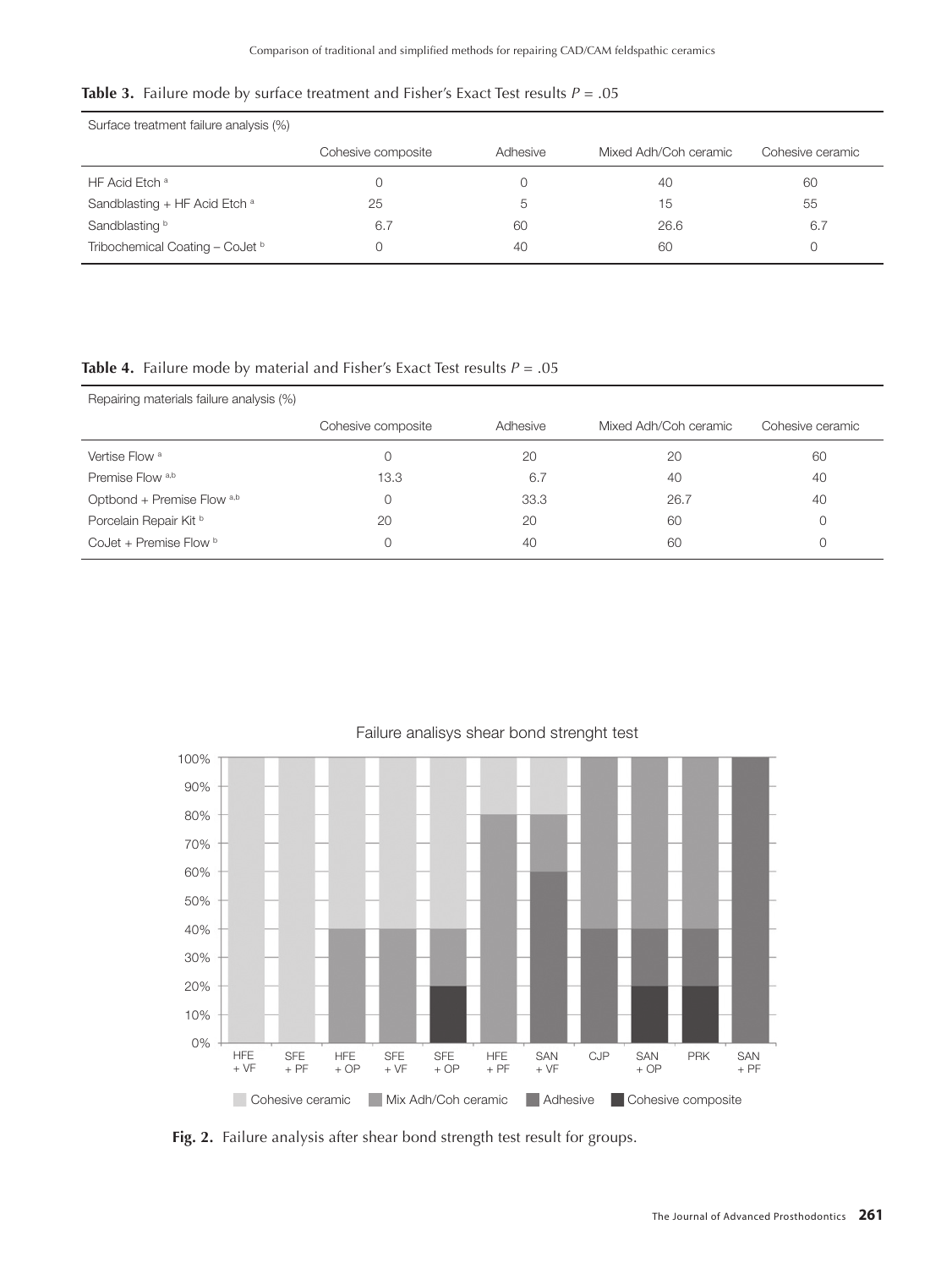## **Discussion**

Since the new self-adhering flowable resin composite achieved statistically comparable or even higher shear bond strengths to ceramic in respect to the other tested systems, the first null hypotheses was partially rejected. Statistically significant differences were also found among the surface treatments performed. Thus, the second null hypotheses was rejected.

The bond strength between two substrates can be measured *in vitro* using several methods (shear, micro-shear, tensile, micro-tensile). The principle of those tests is to apply a loading force that generates stress at the adhesive interface until specimen failure is observed. However, none of these tests is accepted as a universal method and each of them shows advantages and limitations.

The micro-tensile bond strength (MTBS) test is considered a valuable method because it generates uniform stress distribution across the adhesive interface,<sup>15</sup> limiting the possibility of cohesive failure in the substrate.<sup>16</sup> In spite of those advantages, MTBS is a technique-sensitive method that can present a high frequency of premature failures.<sup>17</sup> Moreover, it can be affected by cutting speed, shape of the sample, and brittleness of the substrate.<sup>18,19</sup>

Concerning the shear bond strength test (SBSt), it was observed that the critical load recorded could not clearly describe the bond strengths obtained by the different surface treatments at the adhesive interface.<sup>20</sup>

Della Bona and van Noort, $21$  in their study to compare SBS test with the tensile bond strength test, concluded that the model proposed by the SBS test was too heavily influenced by the nature of the substrate and could not be used to study the real bond strength reached between two substrates. Notwithstanding these limitations, SBS test is considered a common and practical bond test mostly because it avoids the specimen sectioning and trimming steps that can introduce early micro-cracking in brittle substrates.<sup>22-24</sup>

Recently the SBSt was used, for their similarities with the clinical situations, as *in vitro* model to analyze the performance of ceramic repair systems.<sup>25-27</sup> In this regard, when the adhesion value of the repairing system exceeds the cohesive value of the feldspathic ceramic, the repairing action can be considered effective, and a higher bond strength value is unserviceable.

Knight *et al*. 23 in 2003 performed a study with SBS and reported that no statistically significant differences were found when testing four resin composite systems for ceramic repair after a hydrofluoric acid etching surface treatment followed by silane application. The study reported that when the surface is acid etched, all the specimens obtained a high level of SBS and cohesive ceramic failure; the study concluded that all the tested systems were valuable for clinical use. Moreover in 2005, van der Vyver *et al*. 24 indicated that clinical significance and comparability between repairing systems could be described using SBS because bond strengths that equal or exceed the cohesive strength of the porcelain would be sufficient for ceramic repairs with resin

Several studies focused on the possibility of conditioning the ceramic surface in order to create a chemical bonding and/or a micro-mechanical retention for resin composite. Goia *et al*. 28 in 2006 compared hydrofluoric acid etching with sandblasting of the ceramic substrate in a microtensile test and concluded, in overall accordance with the present study, that bond strength was improved by the use of hydrofluoric acid etching. In 2012, Queiroz *et al*. 29 found higher shear bond strengths on ceramic surfaces treated with hydrofluoric acid compared with chemical treatments by different ceramic primers. They concluded that i) the use of primers alone was not sufficient to achieve an adequate bond strength to feldspathic ceramic and ii) acid etching was necessary, in correlation with ceramic primer, to obtain a sufficient bond strength between feldspathic ceramic and composite resin. The use of ceramic primers as coupling agents in order to generate a chemical bonding between resin composites and ceramic has been proposed since 1978 by Newburg and Pameijer,<sup>30</sup> but the advantage coming from their use is still controversial.31 The most common system marketed for ceramic repair usually combine the effect of micro-retention obtained by sandblasting or acid etching with chemical bonding by the use of silane as a coupling agent.32 Application of silane as a coupling agent to the ceramic substrate surface should provide a chemical covalent and hydrogen bond between the ceramic and the composite resin. Some of the silanes available in the market containing carboxylic acid have been reported to provide clinically adequate bond strengths even without hydrofluoric acid etching. The differences in silane composition and concentration result in different adhesion ability of the substrates.33 Kussano *et al*. 34 focused on the importance of silane application, which they considered to be the main influence on resin ceramic bond strengths – even more important than acid etching or sandblasting. Their results are in overall disagreement with the results of the present study; in the groups where silane coupling agent was applied with different surface treatments, lower shear bond strength was measured when compared with surfaces treated with hydrofluoric acid etching. No evidence has been found yet to show whether the combination of sandblasting and acid etching can provide higher bond strengths than treatment with either procedure used alone. Some studies reported an advantage in the use of both procedures together $20,21,33,34$ , while other studies reported that hydrofluoric acid etching alone can be considered a sufficient treatment.15,16 The latter finding is in agreement with the present study, where no statistically significant differences were found in SBS and no differences were observed on the ceramic surface morphology in the SEM analysis between hydrofluoric acid treated and sandblasting plus hydrofluoric acid treated groups.

Kimmich and Stappert<sup>10</sup> in 2013 indicated that the use of resin containing bi-functional phosphate monomers was potentially able to establish a direct chemical bond to ceramic. The GPDM-based Vertise Flow self-adhering resin adhesive system contains a bi-functional phosphate mono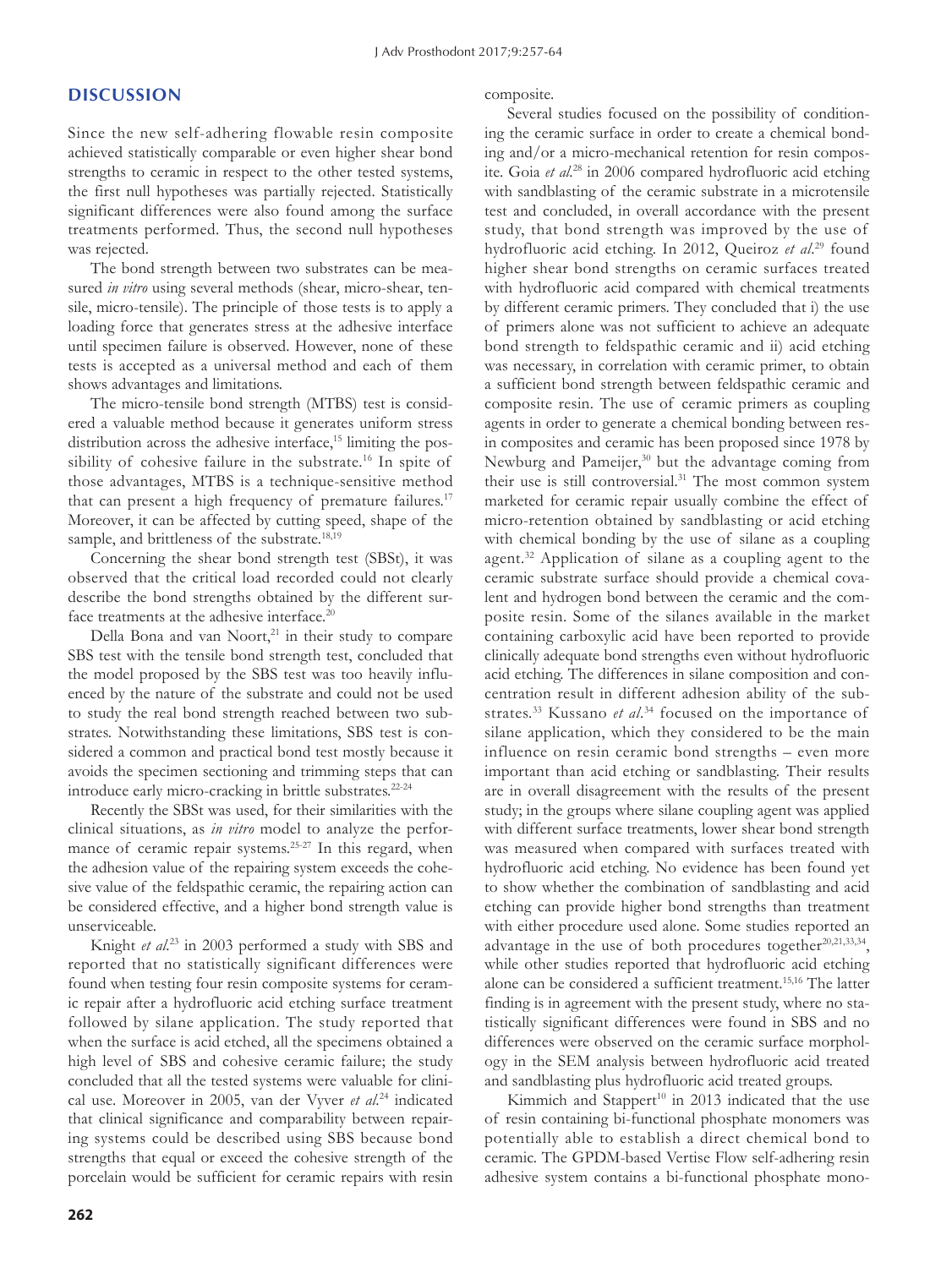mer that can act as a coupling agent, $35$  thereby making unnecessary the sensitive step of intraoral silane application<sup>10,36</sup> as well as the bonding application when the ceramic surface is treated with hydrofluoric acid. The acid preferentially etches the amorphous glassy phase or the crystalline phase generating unsaturated oxygen bonds, which serve as bonding partners for bi-functional phosphate monomers.37,38 This mechanism could explain the comparable or even superior bonding ability of Vertise flow to feldspathic ceramic surfaces treated with hydrofluoric acid versus traditional multi step systems based on adhesive application followed by composite resin layering. Few data are available regarding the ability of Vertise Flow on ceramic bonding. In 2014, Erdemiur *et al*. 26 found a low bond strength for Vertise Flow when applied on lithium disilicate reinforced ceramic. It is reasonable to speculate that the high crystalline content, compared to feldspathic ceramic, limits the action of adhesive monomers mostly addressed to the glassy matrix. In the evaluation of the results, it should be noted that the test is not able to simulate clinical loading forces and long-term aging within the oral environment, and this represent a limitation of the *in vitro* study. Likewise, in any bonding process, the bond strength of a ceramic repair system is in fact susceptible to chemical, thermal, and mechanical influences in the oral environment. The present study was performed on industrial feldspathic blocks for the CAD/CAM system. Even if the chemical nature of the ceramic tested is very similar to the veneering feldspathic ceramic used in PFM or PFZ restorations, it would be of interest to perform further studies to investigate the same repairing protocol with veneering ceramic systems.

## **Conclusion**

Based on the present study, it can be concluded that for repairing industrially produced feldspathic ceramic blocks for the CEREC CAD/CAM system, acid etching with hydrofluoric acid is sufficient to condition the substrate and that the simultaneous use of sandblasting does not further improve the bond strength. The use of hydrofluoric acid and simplified self-adhering Vertise Flow showed higher or comparable bond strengths to feldspathic ceramic than all the other combinations tested, suggesting the use of this clinically simplified approach for repairing moderate chipping.

## **ORCID**

Michele Carrabba *https://orcid.org/0000-0003-1505-4987* Alessandro Vichi *https://orcid.org/0000-0002-1158-5388*

#### **References**

- 1. Kelly JR, Benetti P. Ceramic materials in dentistry: historical evolution and current practice. Aust Dent J 2011;56:84-96.
- 2. Kelly JR, Nishimura I, Campbell SD. Ceramics in dentistry: historical roots and current perspectives. J Prosthet Dent

1996;75:18-32.

- 3. Tan K, Pjetursson BE, Lang NP, Chan ES. A systematic review of the survival and complication rates of fixed partial dentures (FPDs) after an observation period of at least 5 years. Clin Oral Implants Res 2004;15:654-66.
- 4. Sailer I, Pjetursson BE, Zwahlen M, Hämmerle CH. A systematic review of the survival and complication rates of allceramic and metal-ceramic reconstructions after an observation period of at least 3 years. Part II: Fixed dental prostheses. Clin Oral Implants Res 2007;18:86-96.
- 5. Anusavice KJ. Standardizing failure, success, and survival decisions in clinical studies of ceramic and metal-ceramic fixed dental prostheses. Dent Mater 2012;28:102-11.
- 6. Hickel R, Brüshaver K, Ilie N. Repair of restorations-criteria for decision making and clinical recommendations. Dent Mater 2013;29:28-50.
- 7. Vita Zahnfabrik. Vitablocs working instructions 1769E; 05/2012.
- 8. Heintze SD, Rousson V. Survival of zirconia- and metal-supported fixed dental prostheses: a systematic review. Int J Prosthodont 2010;23:493-502.
- 9. Burke FJ, Grey NJ. Repair of fractured porcelain units: alternative approaches. Br Dent J 1994;176:251-6.
- 10. Kimmich M, Stappert CF. Intraoral treatment of veneering porcelain chipping of fixed dental restorations: a review and clinical application. J Am Dent Assoc 2013;144:31-44.
- 11. Reston EG, Filho SC, Arossi G, Cogo RB, Rocha Cdos S, Closs LQ. Repairing ceramic restorations: final solution or alternative procedure? Oper Dent 2008;33:461-6.
- 12. Blum IR, Jagger DC, Wilson NH. Defective dental restorations: to repair or not to repair? Part 2: All-ceramics and porcelain fused to metal systems. Dent Update 2011;38:150-2, 154-6, 158.
- 13. Vichi A, Margvelashvili M, Goracci C, Papacchini F, Ferrari M. Bonding and sealing ability of a new self-adhering flowable composite resin in class I restorations. Clin Oral Investig 2013;17:1497-506.
- 14. Goracci C, Margvelashvili M, Giovannetti A, Vichi A, Ferrari M. Shear bond strength of orthodontic brackets bonded with a new self-adhering flowable resin composite. Clin Oral Investig 2013;17:609-17.
- 15. Pashley DH, Carvalho RM, Sano H, Nakajima M, Yoshiyama M, Shono Y, Fernandes CA, Tay F. The microtensile bond test: a review. J Adhes Dent 1999;1:299-309.
- 16. Sano H, Shono T, Sonoda H, Takatsu T, Ciucchi B, Carvalho R, Pashley DH. Relationship between surface area for adhesion and tensile bond strength-evaluation of a micro-tensile bond test. Dent Mater 1994;10:236-40.
- 17. Perdigão J, Gomes G, Gondo R, Fundingsland JW. In vitro bonding performance of all-in-one adhesives. Part I-microtensile bond strengths. J Adhes Dent 2006;8:367-73.
- 18. Sadek FT, Cury AH, Monticelli F, Ferrari M, Cardoso PE. The influence of the cutting speed on bond strength and integrity of microtensile specimens. Dent Mater 2005;21:1144- 9.
- 19. Goracci C, Sadek FT, Monticelli F, Cardoso PE, Ferrari M. Influence of substrate, shape, and thickness on microtensile